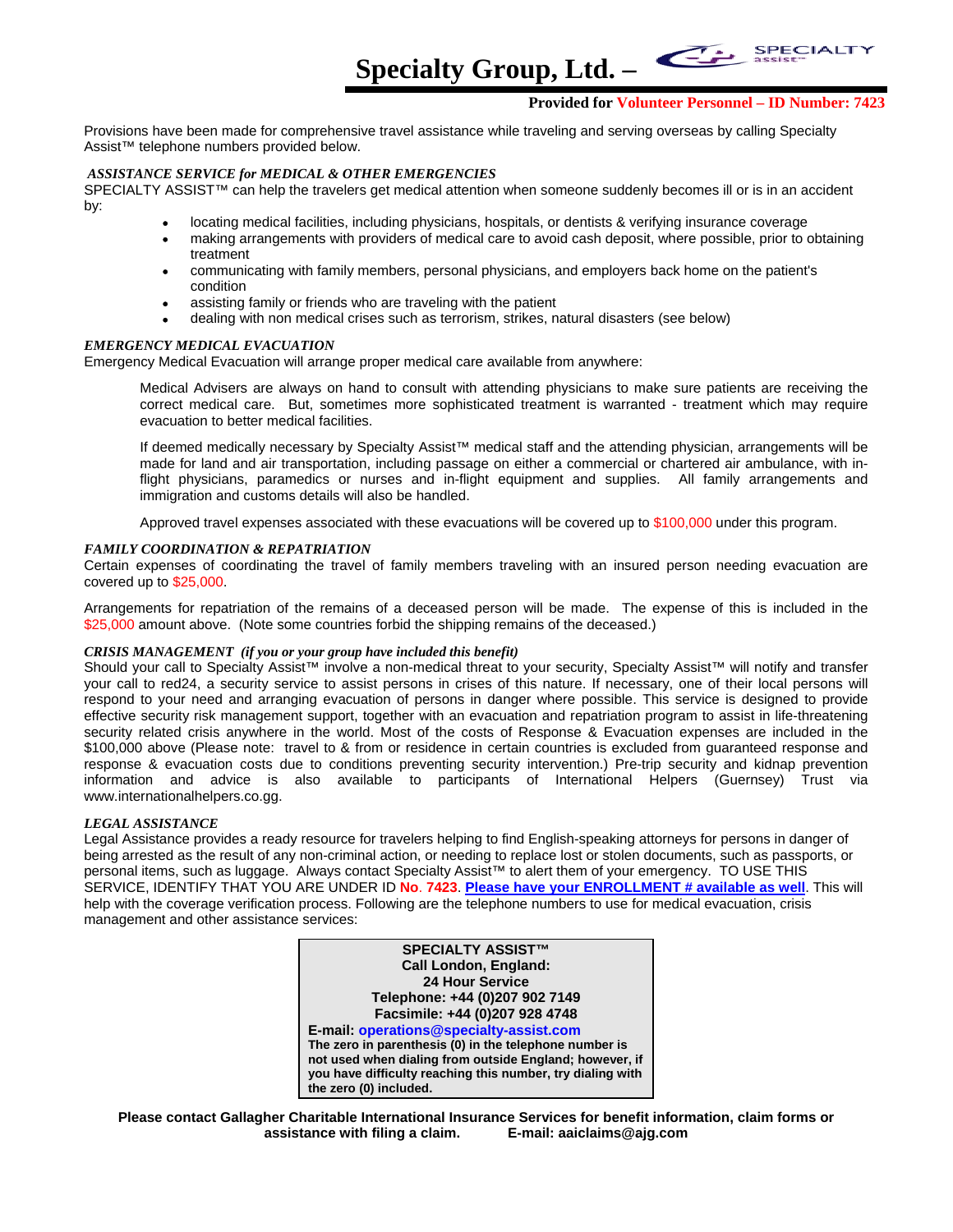

Gallagher Charitable<br>International Insurance Services

# Volunteer Missionary Travel Insurance<sup>®</sup>

| <b>Benefit</b>                                                                | Limit                      | <b>Comments</b>                                                                                                                                |
|-------------------------------------------------------------------------------|----------------------------|------------------------------------------------------------------------------------------------------------------------------------------------|
| <b>Accidental Death</b><br>& Dismemberment                                    | \$100,000                  | Reduced to \$10,000 for those 12 & under or 70 & over                                                                                          |
| <b>Medical Expenses</b><br>\$100 deductible                                   | \$10,000                   | <b>Primary coverage; \$2,500 of this limit is available to</b><br>pay US providers; no pre-existing condition exclusion                        |
| <b>Disability Income Benefit</b><br>(no benefit if under age 12 or 70 & over) | \$500 / mo.<br>\$250 / mo. | $$1,000$ / mo. First 100 Months - Accident<br>Months 101-200 - Accident<br>50 Months - Sickness (after 3 month waiting period)                 |
| <b>Aggregate Limit</b>                                                        | \$20,000,000               | Provides the full \$100,000 AD&D benefit for up to 200<br>persons in a common accident                                                         |
| <b>Assistance Service</b>                                                     | <b>Included</b>            | Available 24/7/365 for assistance with worldwide<br>medical emergencies; provided by SAS                                                       |
| <b>Crisis Management Service</b>                                              | <b>Included</b>            | Available 24/7/365 for assistance with worldwide<br>non-medical emergencies; provided by red24                                                 |
| <b>Emergency Evacuation</b>                                                   | \$100,000                  | Coordinated by SAS; will bring insured back to USA; no<br>pre-existing condition exclusions                                                    |
| <b>Family Coordination &amp;</b><br><b>Repatriation of Mortal Remains</b>     | \$25,000                   | Combined limit for both benefits and includes a sublimit<br>of \$2,500 for extra expenses incurred during an<br>approved Evacuation situation. |
| <b>Personal Property</b><br>\$100 deductible                                  | \$2,500                    | Replacement cost coverage; includes checked<br>baggage; "door to door" coverage. Additional limits<br>are available upon request.              |
| <b>General Liability</b>                                                      | \$1,000,000                | Worldwide jurisdiction; covers volunteer and sending<br>organization; includes coverage for injury to a volunteer                              |
| Rate                                                                          | \$3.30 per person per day  |                                                                                                                                                |

This brief summary is not an insurance policy; rather, it outlines some of the features of this coverage. For specific details, please consult the Master Policy. This is not a major medical policy. Major Medical Coverage is available for individuals and groups on Short-Term and Long-Term Volunteer missionary assignments. If this is a need specific to your group, please contact us for details.

To secure coverage, complete the form entitled Enrollment, Volunteer Missionary Insurance and return this along with your check for the premium made payable to: Gallagher Charitable International Insurance Services. In computing the number of days, count the departure day as well as the day of return. If coverage is being secured for a group, the group would be responsible for requiring all Volunteers to carry this insurance. In the event the entire group is not traveling on the same dates, please attach a separate sheet grouping the Volunteers by the dates they are traveling.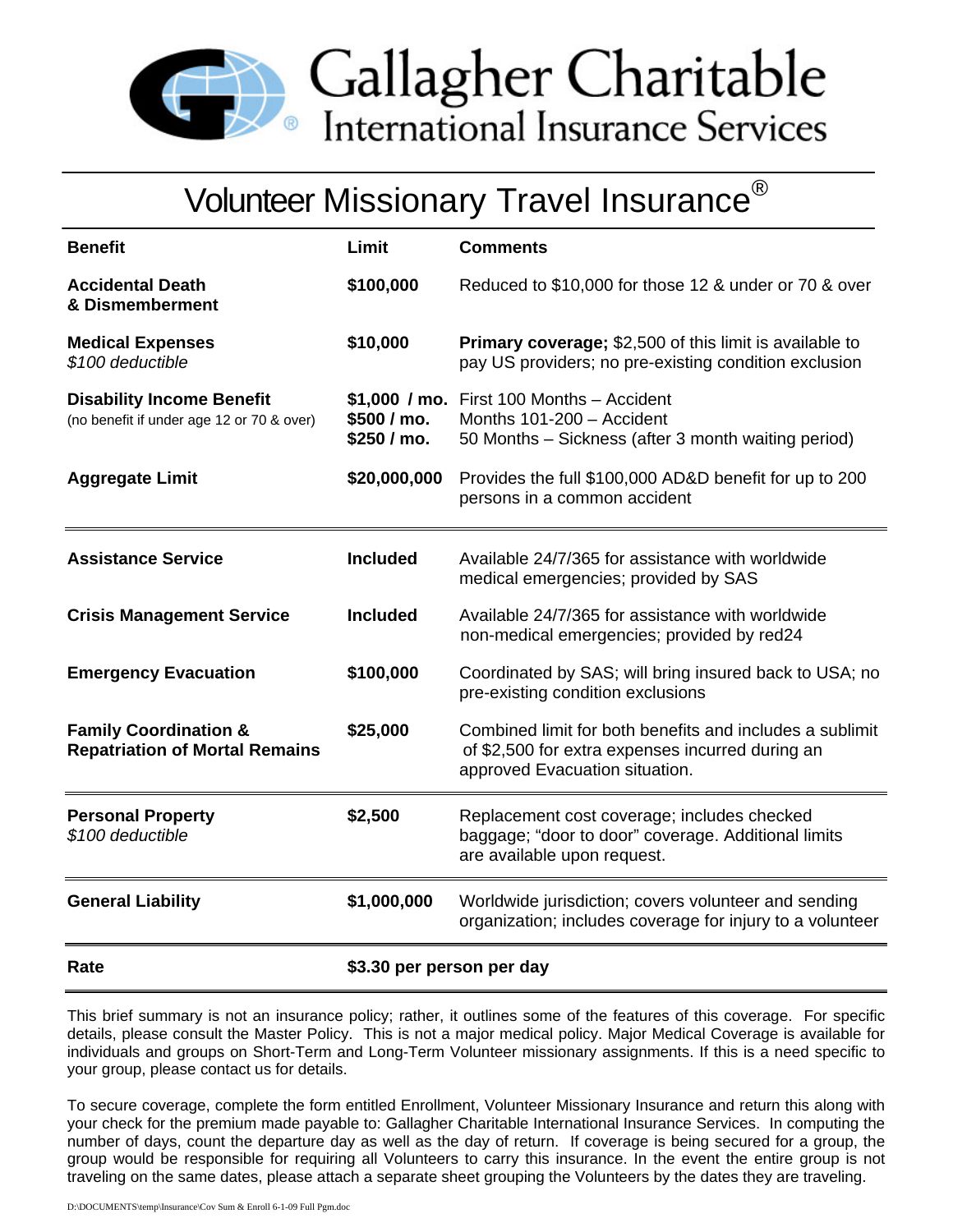# $V$ olunteer  $M$ issionary  $T$ ravel Insurance ®

| <b>Enrollment</b> |
|-------------------|
|                   |

| Please make photocopies of this       |  |
|---------------------------------------|--|
| form for use on future mission trips. |  |

**Check One:** 

 $Group$  Leader  $\Box$  Travel Agent  $\Box$  Individual  $\Box$ 

# **Please Print**

| Name:                                                        |       |                   |        |                                                         |      |
|--------------------------------------------------------------|-------|-------------------|--------|---------------------------------------------------------|------|
| Signature:                                                   |       |                   |        | Date:                                                   |      |
| Address:                                                     |       |                   |        |                                                         |      |
| City:                                                        |       |                   | State: |                                                         | Zip: |
| Phone:                                                       |       | Fax:              |        | E-Mail:                                                 |      |
| Sponsoring Organization or Other Group:                      |       | Federal Tax ID #: |        |                                                         |      |
| Job or Project Number (assigned by sponsoring organization): |       |                   |        |                                                         |      |
| <b>Master Policy Number:</b>                                 |       |                   |        | PUSNA0800947 - SAS # 7423 Full w/Crisis Mgt & Liability |      |
| Destination:                                                 | City: |                   |        | Country:                                                |      |
| Expected Date of Departure from Home:                        |       |                   |        |                                                         |      |
| <b>Expected Date of Arrival Back Home:</b>                   |       |                   |        |                                                         |      |

**Please note this is not a major medical policy.** Major Medical Coverage is available for individuals and groups on short-term and long-term volunteer missionary assignments. If this is a need specific to your group, please contact us for details.

# **Premium Computation**

**Please indicate your payment method:** [ ]Check [ ]Credit Card [ ]Other *Note: We reserve the right to apply a 3% handling fee to some transactions.*

|                     |                      | $\overline{\phantom{a}}$ |            |  |
|---------------------|----------------------|--------------------------|------------|--|
| Number<br>ons<br>0t | Javs<br>∩t<br>Number | HV:                      | minm<br>ши |  |

**Participants Traveling – if additional space is needed, please attach your list of team members. If different travel dates, please note so the proper premium can be calculated. Passport numbers are now required.** 

|     | <b>Name (Required)</b> | Date of Birth (Required) | <b>Passport Number</b> | <b>Beneficiary (or Estate of insured)</b> |
|-----|------------------------|--------------------------|------------------------|-------------------------------------------|
|     |                        |                          |                        |                                           |
|     |                        |                          |                        |                                           |
| . ب |                        |                          |                        |                                           |
|     |                        |                          |                        |                                           |

**Note:** The coverages & services are being provided by certain underwriters with Lloyds (of London). By requesting that our office enroll you or your group, you are agreeing to participate in a Trust designed to provide these insurance benefits & services. A copy of the Trust Participation Agreement will be provided upon request.



**PO Box 5845 • Columbia, SC 29250-5845 Tel: (803) 758-1400 • 800-922-8438 • Fax: (803) 252-1988 E-mail: aai@ajg.com • Web: www.aaintl.com**